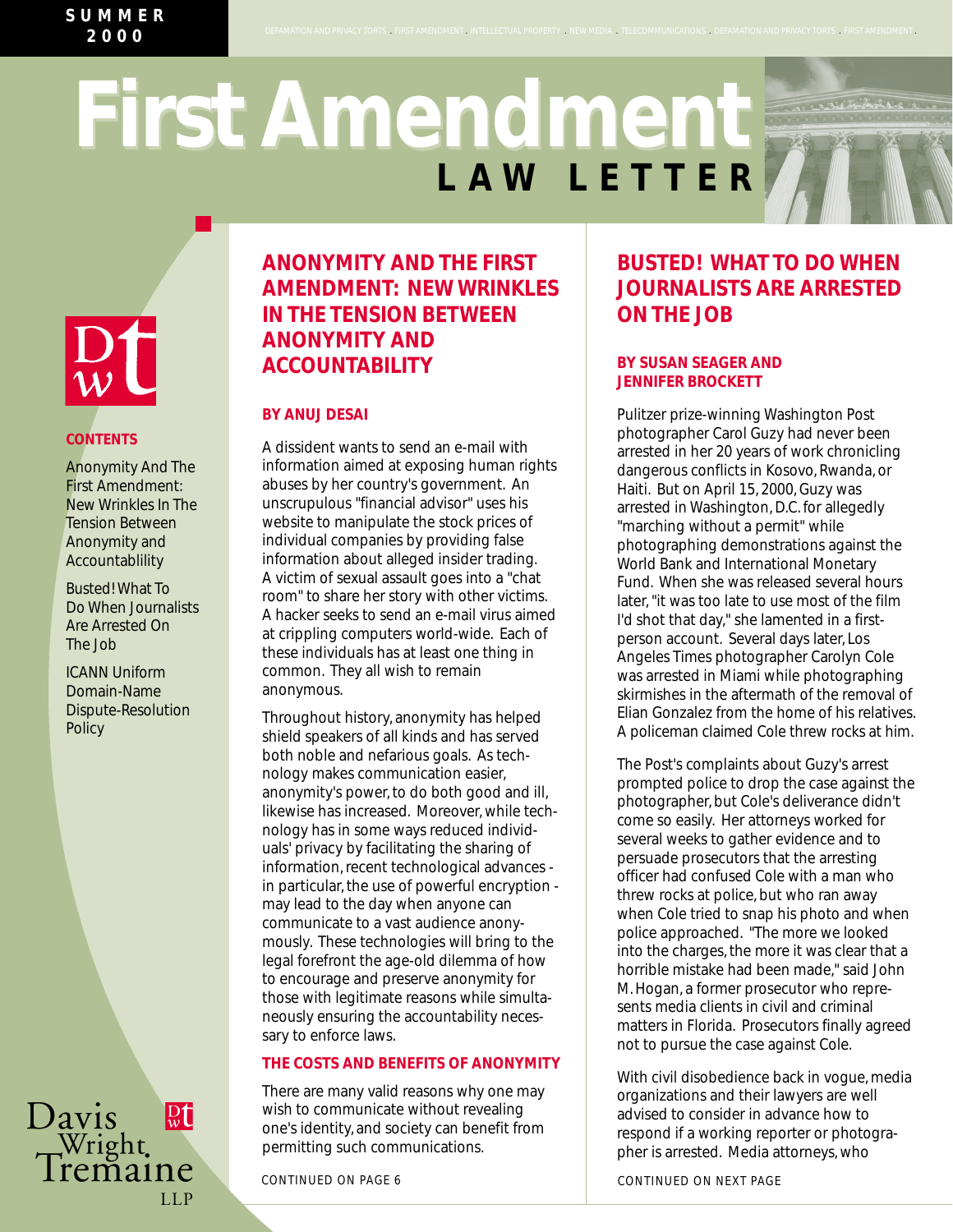#### **BUSTED**

*CONTINUED FROM PREVIOUS PAGE*

devote most of their practice to civil matters, can be caught off guard by the arrest of a journalist. History shows that reporters and photographers can be arrested anytime, even in covering routine news events, so it makes sense to have a general plan in place. Here are some tips from attorneys who have represented arrested reporters and photographers.

.<br>CY TORTS . FIRST AMENDMENT . INTELLECTUAL PROPERTY . NEW MEDIA . TELECOMMUNICATIONS . DEFAMATION AND PI

#### **Have Criminal Defense Counsel Available.**

Civil media lawyers should have contacts with local criminal lawyers to respond to an arrest occurring during routine coverage. Moreover, when journalists are sent to distant locations - and particularly when civil unrest is anticipated - efforts should be made in advance to identify and contact criminal attorneys there. Karlene Goller, vice president and deputy general counsel for the Los Angeles Times, learned just how difficult it can be to find local criminal counsel in a distant city. Cole was arrested in Miami during Easter weekend, and most law offices were closed. "I was paged on a Saturday," recalls Goller. After many frantic calls, Goller finally found "the perfect guy": Hogan, a criminal and civil litigator with experience representing reporters and photographers. "It is critical to get a criminal defense lawyer who understands the First Amendment," Goller said. It also didn't hurt that Hogan was former chief of staff for Janet Reno, both when she was the Attorney General for the state of Florida and the United States, and that Hogan had hired the Miami prosecutors when he worked for the state attorney general's office.

**Meet in Advance With Police.** Schedule a meeting with police in advance of any event, such as the WTO meetings in Seattle or this summer's political conventions, that might result in arrests. Request attendance by a top member of the police brass with decisionmaking authority, not just the police department's media liaisons. "If I were going into this again, I would like to have someone's phone number with decision-making authority," said Eric Lieberman, associate counsel for the Post.

Guzy, her editors and the Post's in-house lawyers thought they had smartly avoided any trouble with police by scheduling faceto-face meetings with the police media liaison office in advance of the planned

demonstrations last April. "Our advice to the photographers was to obey the police," Lieberman said. "We thought we had an understanding, but she got swept up in the mass arrest in the confusion that reigned that night." Guzy's editors could not reach her, nor could she call them while she was kept in custody for several hours in a school bus with demonstrators. Guzy said that she was released "earlier than most, with a little help from the Post." The "little help" was a telephone call by Mary Ann Werner, vice president and counsel for the Post. "Frankly, we called a top police official, who sent someone over to have her released," Lieberman said. "We didn't have any great legal solution. We just did some armtwisting." The case against Guzy was not pursued. Police later declared her a "victim of circumstances," Guzy said.

#### **Understand the Right to Criticize Police.**

Refusing to take no for an answer and pushing the limits to get the desired interview or the perfect shot can be hallmarks of good journalism. But newsgatherers should be advised to avoid antagonizing law enforcement officials who are poised to arrest them, or who are in the process of arresting them. "Tensions do run high. Cops feel they're losing control," said Melissa Widdifield, a Los Angeles criminal defense attorney who has represented three Los Angeles Times photographers arrested at separate events in recent years. A reporter or photographer who "mouths off" at an officer can trigger an arrest that otherwise might have been avoided. "That's who they go after - somebody whom they think is acting arrogantly, like they are above the law," Widdifield said.

Nevertheless, a reporter or photographer arrested simply for engaging in a verbal altercation with police might have grounds to challenge the arrest. In 1987, the United States Supreme Court struck down a Houston city ordinance that historically had been used to arrest reporters and individuals who argued with or criticized police. *City of Houston v. Hill,* 482 U.S. 451 (1987). The plaintiff, Raymond Wayne Hill, was arrested for yelling at police during their confrontation with a youth who was having a seizure. He was charged under an ordinance making it unlawful to "oppose, molest, abuse or interrupt any policeman in the execution of his duty." Hill challenged

The DWT Communications, Media and Information Technologies Department is experienced in the full range of legal issues facing the media, telecommunications, technology and related industries. Our attorneys assist broadcasters, publishers and journalists in all aspects of media law, including prepublication review, access to courtrooms and public records, newsromm subpoenas and defamation, and invasion of privacy defense. We provide counseling, regulatory, business and litigation services for national and regional clients in the telecommunications, entertainment and computer industries and our First Amendment and intellectual property lawyers represent advertisers nationwide.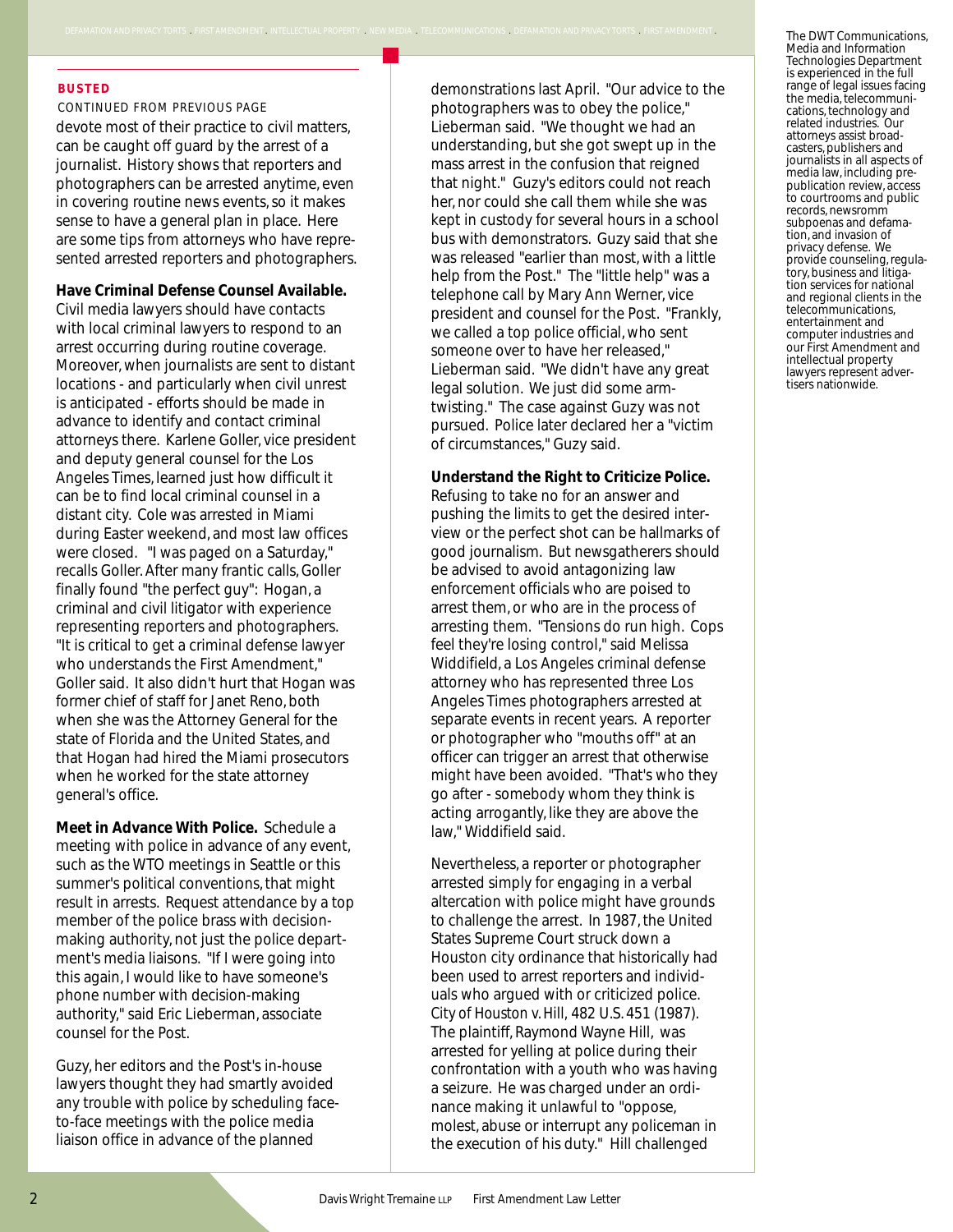For more information on DWT's Communications, Media and Technologies Department, contact your DWT attorney at any of our offices below or call us on our toll-free client line at:

#### **(877) 398 (DWT)-8415**

**Anchorage, AK** (907) 257-5300

**Bellevue, WA** (425) 646-6100

**Charlotte, NC** (704) 332-0800

**Honolulu, HI** (808) 538-3360

**Los Angeles, CA** (213) 633-6800

**New York, NY** (212) 489-8230

**Portland, OR** (503) 241-2300

**San Francisco, CA** (415) 276-6500

**Seattle, WA** (206) 622-3150

**Washington, DC** (202) 508-6600

**Shanghai, China** 011-8621-6279-8560

or you can also email us at: **info@dwt.com**

the ordinance, and presented empirical evidence that police repeatedly used it to arrest those who criticized or argued with police, including reporters. The Court found that the law violated the First Amendment because it "criminalizes a substantial amount of constitutionally protected speech, and accords the police unconstitutional discretion in enforcement." *Id.* at 466. Justice Brennan, writing for the majority, declared that "the First Amendment protects a significant amount of verbal criticism and challenge directed at police officers" and that the "Constitution does not allow such speech to be made a crime." *Id.* at 461, 462.

First Amendment challenges to California's similar law, Penal Code Section 148, have failed in the state appellate courts, in part because the defendants were arrested strictly based on their conduct - such as running from a pursuing police officer - and because the defendants offered no empirical evidence that the police had used the law to arrest individuals solely based on their speech. *See In Re Andre P.,* 226 Cal. App. 3d 1164, 1175-79 (1991); *but see People v. Quiroga,* 16 Cal. App. 4th 961, 966 (1993) (defendant's refusal to disclose identity after arrest warranted conviction for violating Penal Code Section 148, but defendant theoretically would have "possessed the right under the First Amendment to dispute [the officer's] actions"). A challenge with better facts might have a better chance of success.

A reporter arrested for arguing with police may face a charge that his or her speech was combined with interfering conduct, or that the words themselves rise to the level of interfering with the officer. Indeed, a frequent charge against reporters and photographers is "disorderly conduct." In one New Jersey case, a photographer was convicted for disorderly conduct for refusing to step back from the scene of an accident and, allegedly, cursing at the police. The New Jersey Supreme Court held that the photographer committed disorderly conduct because he distracted the police officer on the scene for several minutes. A dissenting judge stated:

The only "interference" caused [to the police officer] by defendant consisted of the alleged distraction deriving from defendant's photographing of the scene

e repeatedly used it to<br>
it seriously be urged that the defendant<br>
iticized or argued with<br>
norters The Court found<br>
Notes The Court found<br>
Notes The Court found<br>
Notes The Court found<br>
Notes The Court found<br>
Notes The Cou of the accident. In no other respect can it seriously be urged that the defendant as opposed to the non-media bystanders "obstructed" [the police officer] in the performance of his duties. Defendant's actions, however, constitute the precise type of conduct in which any media photographer must engage if he is to adequately report a news event. To characterize such conduct as an unreasonable interference with police activities is equivalent to a holding that the police may remove a newsman from the scene of an accident merely because that newsman is competently performing his job.

.<br>ACY TORTS \_ FIRST AMENDMENT \_ INTELLECTUAL PROPERTY \_ NEW MEDIA \_ TELECOMMUNICATIONS \_ DEFAMATION AND PRIVACY TORTS \_ FIRST AMENDMENT \_

*New Jersey v. Lashinksy,* 81 N.J. 1, 20-21 (1979) (Pashman, J., dissenting). Nonetheless, in upholding the conviction, the majority noted that:

[I]t has been recognized that the constitutional prerogatives of the press must yield, under appropriate circumstances, to other important and legitimate government interests. . . . The liberty which the press seeks to assure our people can be meaningfully employed only in a society where there is an adequate measure of order.. . .The Constitution does not serve to place the media or their representatives above the law. They are subject to law, as any citizen. The converse proposition would be intolerable. *Id.* at 13, 14.

As a practical matter, juries generally do not warm to people who are abusive toward police. The fact that Lawrence Erickson, a Redlands, California, photographer sentenced to six months in jail for allegedly "delaying" an officer at a crime scene in 1997, called officers "asshole" and "Buckwheat" did not help his lawyer paint him as a humble photojournalist just trying to do his job. Erickson argued that he was merely protesting the decision by police to bar him from taking photographs on a street that had been opened to traffic and pedestrians.

Finally, journalists who are arrested should take care to avoid any self-incriminating statements. Defense attorneys advise reporters and photographers to stop talking to the officer after being arrested, and to respond to

*CONTINUED ON NEXT PAGE*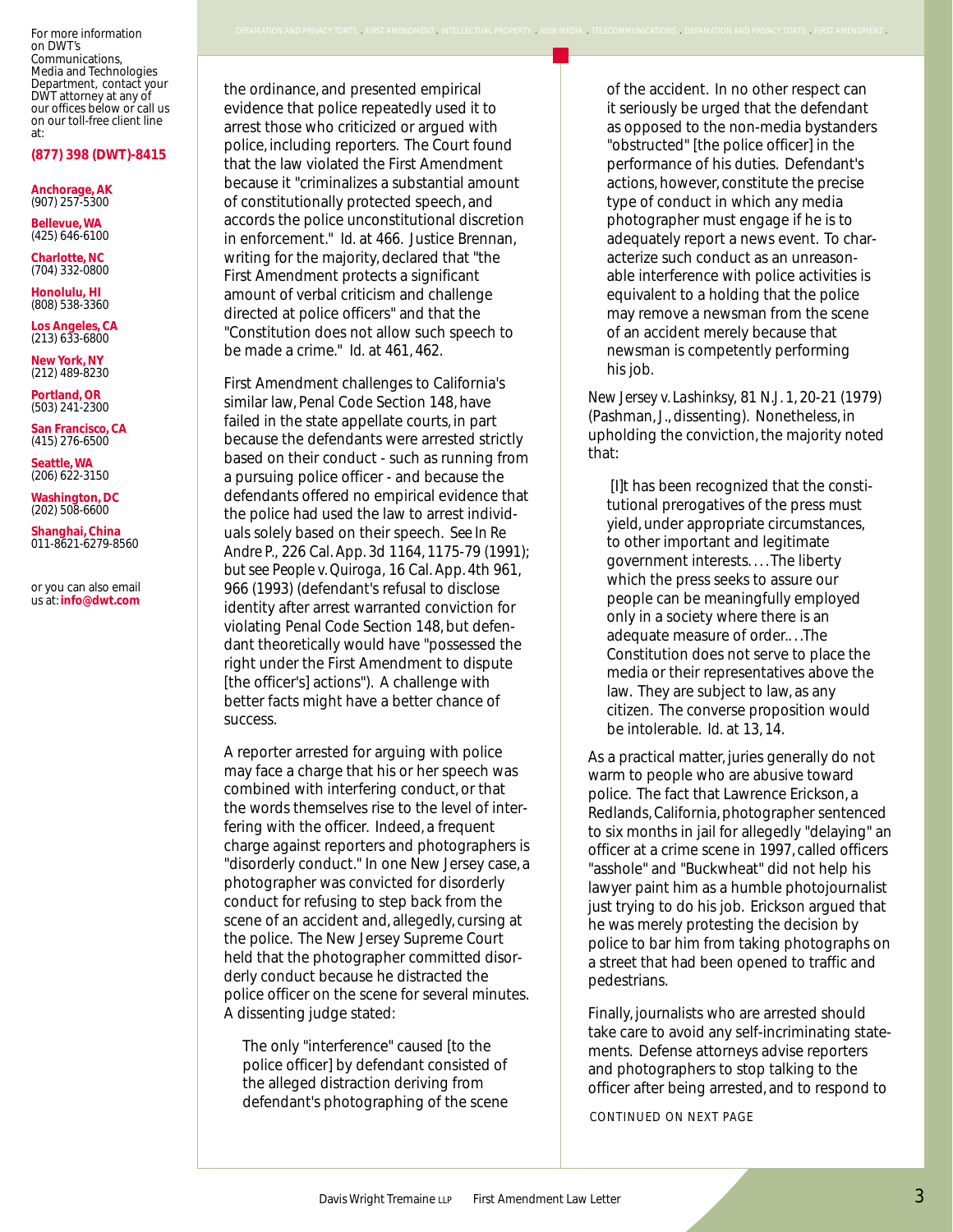#### **BUSTED**

*CONTINUED FROM PREVIOUS PAGE*

any attempt at questioning or conversation by stating that they have an attorney and will not speak to police or prosecutors until the attorney is present.

.<br>CY TORTS FIRST AMENDMENT INTELLECTUAL PROPERTY NEW MEDIA TELECOMMUNICATIONS DEFAMATION AND P

#### **Understand the Right to Gather News.**

The Supreme Court has held that "newsgathering is not without its First Amendment protections," noting that "without some protection for seeking out the news, freedom of the press could be eviscerated." *Branzburg v. Hayes,* 408 U.S. 665, 681 (1972). Some states have recognized that "the right of the press to gather news is entitled to special constitutional protection," *Lashinsky,* 81 N.J. at 13, and other states have enacted legislation providing the press with a statutory right of access to disaster sites. *See, e.g.,* Cal. Penal Code § 409.5(d).

However, *Branzburg* also states that it "has generally been held that the First Amendment does not guarantee the press a constitutional right of special access to information not available to the public generally." *Branzburg,* 408 U.S. at 684. Based upon this dicta, several courts have upheld the convictions of reporters who followed demonstrators onto private or government property, or who refused to disperse when directed to do so by the police.

Sometimes, reporters who follow demonstrators onto private or government property or who are arrested as part of a sweep are not prosecuted, even when the state does prosecute the demonstrators. *See, e.g., Poullion v. City of Owosso*, 648 F.2d 1373 (1981) (of twenty-one people arrested for trespassing on government property, only the two reporters were not prosecuted). However, when reporters are prosecuted and convicted, courts have upheld those convictions, declaring that reporters are held to the same laws as everyone else. Reporters have been convicted of trespass for following demonstrators on to private property, and of disorderly conduct for refusing to obey police directions to step back. These convictions routinely are upheld on appeal.

For example, in *Stahl v. Oklahoma,* 665 P.2d 839 Okla. (1983), 339 demonstrators and nine reporters were convicted of trespass after being forbidden from demonstrating on the site of a proposed nuclear facility. In

anticipation of the protest, the proposed site had confined reporters to a "public viewing area" inside the site. When the demonstrators left the area designated for demonstration, the nine reporters followed. In affirming the reporters' convictions, the majority held that

the First Amendment does not guarantee the press a constitutional right of special access not available to the public generally. . . . [The reporters] were subjected to a rule of access applying to both press and public alike. This rule was supported by sufficient policy considerations. *Id.* at 842.

Other courts have reached the same result. For example, in *Oak Creek v. King,* 436 N.W.2d 285 (1989), the court upheld a reporter's conviction for disorderly conduct, where a reporter photographing an airline crash refused to leave a restricted area of an airport. The Wisconsin Supreme Court stated that "the appellant has an undoubted right to gather news from any source by means within the law. However, the appellant does not have a first amendment right of access, solely because he is a news gatherer, to the scene of this airplane crash when the general public has been reasonably excluded." *Id.* at 552. *But see City of Chicago v. Morales,* 527 U.S. 41, 62- 63 (1999) (striking down loitering law as unconstitutional because it gave police too much discretion, failed to give adequate notice of forbidden conduct, and criminalized innocent behavior).

#### **Carry Identification and Local Credentials.**

In addition to carrying press passes, members of the media should carry personal identification, such as a driver's license or passport, on their person. If possible, local press passes should be obtained. Cole, for example, had no local press credentials and no driver's license or passport when arrested, which made is difficult to persuade police that she was not a protester. The lack of identification also prolonged her booking, which took six to seven hours, Hogan said.

Sometimes, even local press credentials are of little help. Kery Murakami, a Seattle Post-Intelligencer reporter, said that he was slammed to the pavement by police and arrested for alleged failure to disperse while covering the World Trade Organization protests in Seattle last December. Police

**Susan E. Seager,** an associate in the Los Angeles office of Davis Wright Tremaine, worked as a newspaper and wire service reporter for more than a decade before becoming a lawyer. She represents journalists, publishers and broadcasters in libel, invasion of privacy and other contentrelated lawsuits, as well as in access matters.

Susan can be reached at (213) 633-6800 or susanseager@dwt.com

**Jennifer L. Brockett,** an associate in the Los Angeles office of Davis Wright Tremaine and a member of the Communications, Media and Information Technologies Practice Group, focuses her practice on First Amendment and intellectual property litigation, as well as advising clients regarding privacy issues.

Jennifer can be reached at (213) 633-6800 or jenniferbrockett@dwt.com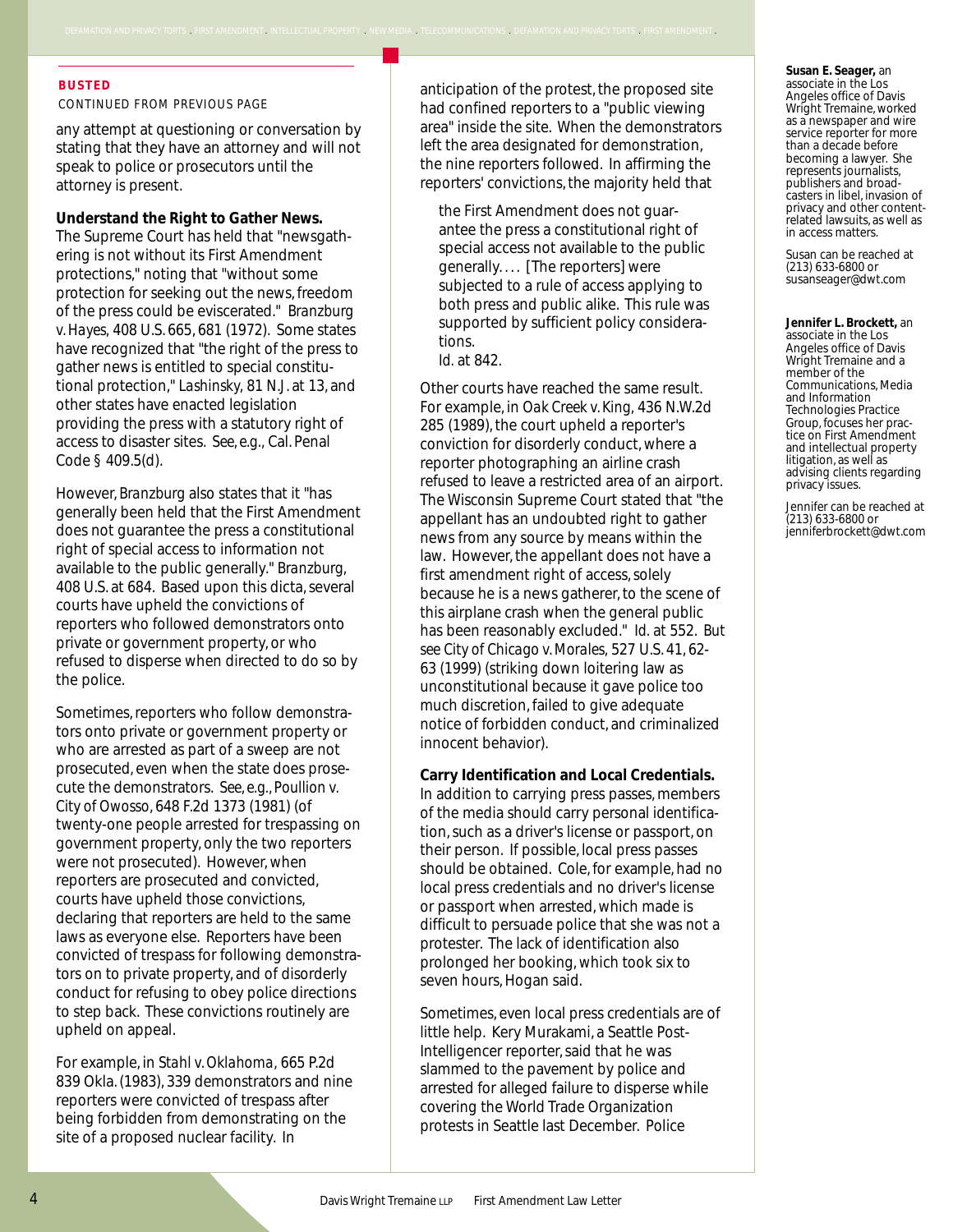apparently took Murakami for one of many protesters who created their own press credentials and called themselves "the independent media." "I waved my press passes in front of my face," said Murakami, who, like police, was wearing a gas mask. "One of the cops yelled, 'So you think you can throw a bomb at us!'" Another officer said, "I can't trust what you are showing me because I've seen so many fake press passes." Murakami's editors called police when they noticed he was not telephoning them with updates on the demonstrations, and persuaded police to release him. No charges were filed.

**Seek Post-Arrest Negotiation.** Lawyers should move quickly to contact prosecutors and seek to avoid a trial. "It's all negotiation," Goller said. Widdifield recommends contacting the arresting officer as soon as possible. "Often after tempers have cooled, they often back down" from seeking formal charges, she said. Defense lawyers should ask to speak to the arresting officer, and to see any arrest reports as soon as possible. Often police claim that a reporter was interfering with their duties, but offer no evidence of the interference in their reports. Or, police and reporters jostle against each other, but there is no crime committed. "It's a rough-and-tumble world out there," Widdifield said. "Somebody's elbow could get in somebody's eye. But does it rise to the level of obstruction of justice?"

The case usually boils down to a battle of credibility, with police claiming that the reporter interfered with police, assaulted an officer, or obstructed justice. While defense lawyers say privately that they think officers sometimes exaggerate claims of reporter interference, it does no good to accuse the officers of trumping up charges. For example, Cole, the Los Angeles Times photographer arrested in Miami, had a tough time dissuading prosecutors that a police eyewitness had it all wrong. The arresting officer insisted that he saw her throwing rocks at police. "Our fear going in was he had sincerely believed he had seen her throwing rocks," Hogan said. As a former prosecutor, Hogan knows that prosecutors usually believe police over criminal suspects, and that he would gain nothing by attacking the officer as a liar. "Rather than attacking him, we said that he honestly believed that he saw Carol throwing rocks, but that he was mistaken." Hogan suggested that the officer's view was

ated their own press<br>led themselves "the inde-<br>l waved my press passes in obscured by his gas mask and riot gear. Cole showed prosecutors all the photographs she had taken that day, although she had no photograph of the rock-thrower because he ran off when she attempted to take his picture. It took about a month of intense talks with police and prosecutors to persuade prosecutors to drop the case.

.<br>A TELECOMMUNICATION CONTROLLY AND THE TERMINICATION CONTRACT ON A TELECOMMUNICATIONS . DEFAMATION AND PRIVACY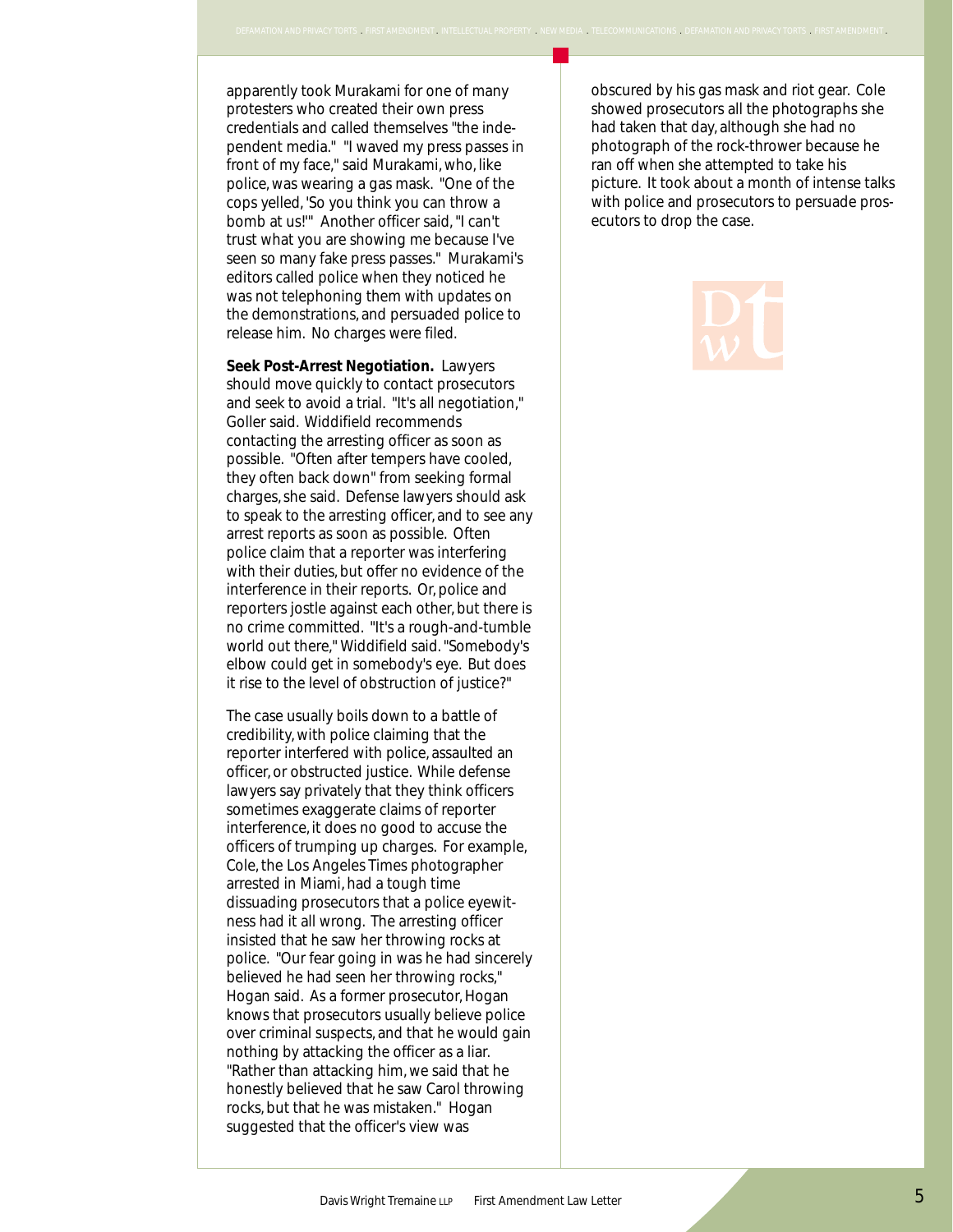#### **ANONYMITY** *CONTINUED FROM PAGE 1*

Recognizing some of these benefits, the United States Supreme Court in 1960 invalidated, on First Amendment overbreadth grounds, a Los Angeles ordinance that required all handbills to contain the author's name and address. *Talley v. California,* 362 U.S. 60 (1960). "It is plain," the Court observed, "that anonymity has sometimes been assumed for the most constructive purpose." *Id.* at 65.

ICY TORTS . FIRST AMENDMENT . INTELLECTUAL PROPERTY . NEW MEDIA . TELECOMMUNICATIONS . DEFAMATION AND P

One group of legitimate justifications falls broadly under the rubric of avoiding the stigma or group pressure associated with selfrevelation. An on-line "chat room" for victims of sexual crimes is a good example of this. Being able to share intimate stories without disclosing one's identity makes it easier to express oneself fearlessly. Speaking anonymously, one can also take on different roles and/or hide one's physical attributes. No one has to know the speaker's race or gender, or whether one is physically disabled. The benefits of such identity-hiding have been documented by psychologists. *See* Anne Wells Branscomb, *Anonymity, Autonomy, and Accountability: Challenges to the First Amendment in Cyberspaces,* 104 YALE L.J. 1639, 1642 (1995).

In some circumstances, the stigma or group pressure associated with holding certain views or disclosing certain information can have serious repercussions, including reprisals. Potential whistleblowers may be fired and, in some countries, human rights activists risk jail - or worse - if their identity is discovered. In fact, those on the margins of society whose speech might threaten the status quo historically have needed the veil of anonymity for protection. As the Supreme Court noted in *Talley*, "[p]ersecuted groups and sects from time to time throughout history have been able to criticize oppressive practices and laws either anonymously or not at all." *Talley,* 362 U.S. at 64.

A second way in which society benefits from preserving a right to communicate anonymously is the egalitarian goal of ensuring that ideas are judged by their content, not by the identity of their expositor. Social status is a powerful component in the persuasive power of certain ideas, and for those from the lower rungs of social stratification, being able to conceal one's identity can sometimes give

one's ideas greater resonance and power.

But, permitting anonymity has costs as well as benefits, and the costs are based primarily on the very lack of accountability that makes anonymity attractive. One effect of anonymity is that readers or listeners will have reduced confidence in the accuracy of the information they receive, in much the same way that not knowing the origin of a consumer good (a car, a prescription drug, a can of soda) reduces confidence about it. Moreover, in some circumstances, the identity of the speaker is an important component of the content of the message. As the Supreme Court once noted, "An espousal of socialism may carry different implications when displayed on the grounds of a stately mansion than when posted on a factory wall or an ambulatory sandwich board." *City of Ladue v. Gilleo,* 512 U.S. 43, 56- 57 (1994). By itself, though, this is hardly a reason to curtail anonymous speech. Readers and listeners can easily discount the value of such speech if they so choose.

The more important concern about anonymous speech is that it makes enforcing legitimate laws more difficult. A company seeking to determine who is divulging its trade secrets, an individual trying to determine who is defaming her, the government investigating the origins of an email-generated virus; all of these attempts to enforce necessary laws become extraordinarily difficult when one cannot easily determine the identity of the source. Related to the enforcement problem is the concomitant "moral-hazard" concern. By reducing the likelihood that wrong-doers will be detected, the possibility of anonymity may lead to an increase in harmful behavior. See David Post, *Pooling Intellectual Capital: Thoughts on Anonymity, Pseudonymity, and Limited Liability in Cyberspace,* 1996 U. CHI. LEGAL F. 139, 142.

#### **ANONYMITY IN CYBERSPACE**

New and interesting legal issues that highlight the tension between anonymity and accountability have come to the fore in cyberspace. To participate in most on-line "chat rooms," for example, all one needs is a "screen name," and the screen name need not reveal one's true identity. This has led to problems with many chat rooms including, for example, those devoted to specific publicly-traded companies: An anonymous participant will make a derogatory comment about the

**Anuj Desai,** an associate in the Seattle office of DWT, focuses his practice on Internet, First Amendment and Intellectual Property Law. His experience includes First Amendment, defamation, newsgathering, copyright and trademark litigation (both trial and appellate level); drafting co-linking and co-marketing Internet agreements; and advising clients with respect to First Amendment, copyright and privacy issues.

Anuj can be reached at (206) 628-7714 or anujdesai@dwt.com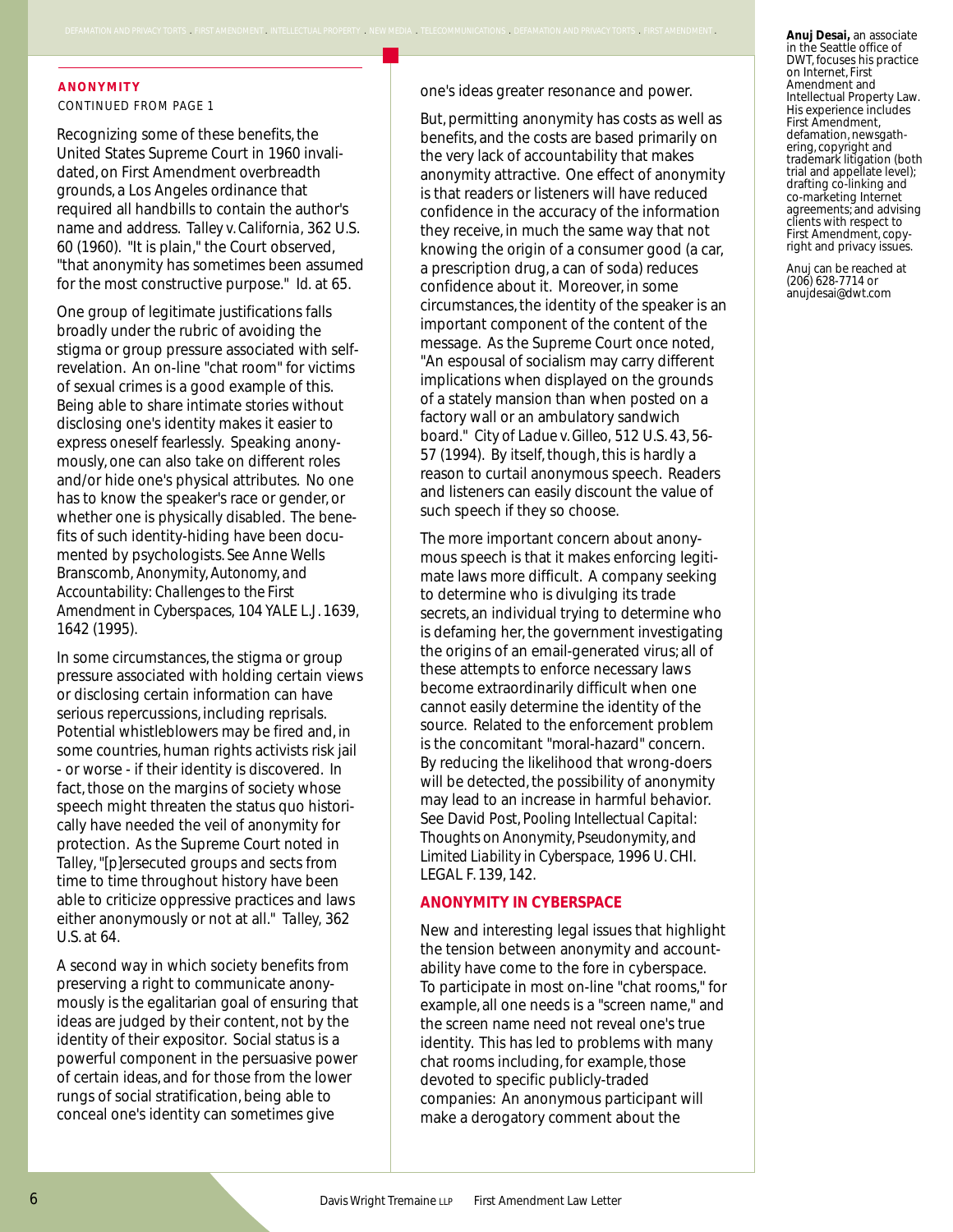company or its management, and the company will take offense. The company may respond by bringing suit against an unnamed party - which is possible in most states simply by naming "John Doe" as a defendant - and then obtaining subpoenas against the chatroom provider or other entity that might have information about the true identity of the anonymous poster.

According to some commentators, the ease with which a subpoena may be obtained has led some companies to use the tactic to silence critics and chill free speech even when they do not have a legitimate claim against the putative defendant. Consider the example of Raytheon, a Massachusetts-based defense contractor. It suspected that some employees were divulging company secrets on a Yahoo! site and brought suit against 21 "John Does." It then served subpoenas on Yahoo! and eventually learned all 21 names. Yet as soon as it discovered the identities of its defendants, it dropped the suit, leading David Sobel, general counsel for the Electronic Privacy Information Center (EPIC), a privacy watchdog group, to accuse Raytheon of misusing the subpoena power: "It seems that the sole objective of Raytheon was to identify those individuals," Sobel said. *Raytheon Drops Suite Over Internet Chat, N.Y. Times,* May 22, 1999.

Or, consider Itex, an online bartering company that brought suit against a John Doe who turned out to be a former executive, Les French. When French decided to continue the fight after being unmasked, Itex lost its appetite for litigation. Itex ended up paying French \$45,000 in the resulting settlement (of which \$40,000 went to an organization that French set up to help cyberspeech defendants, the John Does Anonymous Foundation, <www.johndoes.org>), in exchange simply for a promise by French not to file a countersuit for malicious prosecution.

Despite the fact that providers of interactive online services are immune from liability in most circumstances, 47 U.S.C. § 230(c), the Raytheon and Itex examples illustrate one important issue facing chat-room hosts. On the one hand, they want to maintain lively sites that encourage a wide range of comments, both good and bad, about companies; to do that, anonymity is a valuable tool. Yet, at the same time, they do not want to get involved in every legal battle involving statements made on their sites. What most online

Nosts have done is to metade in their refinsion<br>offense. The company may<br>not states simply<br>stible in most states simply<br>a good-faith belief that such disclosure is hosts have done is to include in their Terms of disclosure of the user's identity if the host has a good-faith belief that such disclosure is required by law. Though one chat room participant has brought suit against Yahoo! for disclosing his identity, courts will likely consider the receipt of a subpoena to be sufficient grounds for a good faith belief that the law required disclosure. See John Doe Fights Back by Suing Yahoo! for Privacy Infringement, <http://www.epic.org/privacy/anonymity/aqu acool-release.html>.

.<br>MATION AND PRIVACY TORTS . FIRST AMENDMENT . INTELLECTUAL PROPERTY . NEW MEDIA . TELECOMMUNICATIONS . DEFAMATION AND PRIVACY TORTS . FIRST AMENDMENT

Many hosts have also instituted a policy of providing notice to the chat-room participant before disclosing any information in response to a subpoena, so as to give the user the opportunity to quash the subpoena. As long as courts are willing to quash subpoenas in meritless suits, this may be an appropriate solution, since it allows cyberspeech defendants to try to protect their own identity. If John Doe can preclude the unmasking of his identity until after a court rules on a motion to dismiss, this may be the fairest way to balance John Doe's right to remain anonymous with a plaintiff's right to prosecute a legitimate lawsuit. This approach, however, likely will raise interesting questions about service of process and jurisdiction.

#### **NEW TECHNOLOGIES AND ANONYMITY**

The risk of cyberspeech lawsuits may lead those seeking anonymity to look for new technologies to help cloak their identity. Several companies recently have begun offering sophisticated methods for preserving anonymity using encryption. A Canadian company, Zero-Knowledge, has introduced a software program called "Freedom 1.0" that combines three separate components - "nyms," encryption and what the company calls its "Freedom Network." "Nyms" are pseudonyms a person chooses. Once the software program is activated, it automatically encrypts all of a customer's Internet traffic within multiple layers of cryptography. The "Freedom Network," which is a group of servers Zero-Knowledge maintains, then further encrypts the data so that the only information left is the chosen "nym." Zero-Knowledge claims that its system even strips out all information about a user's ISP and that the most one can recover from their servers is an encrypted stream of data. The company also claims that, although it does collect a credit card number

*CONTINUED ON NEXT PAGE*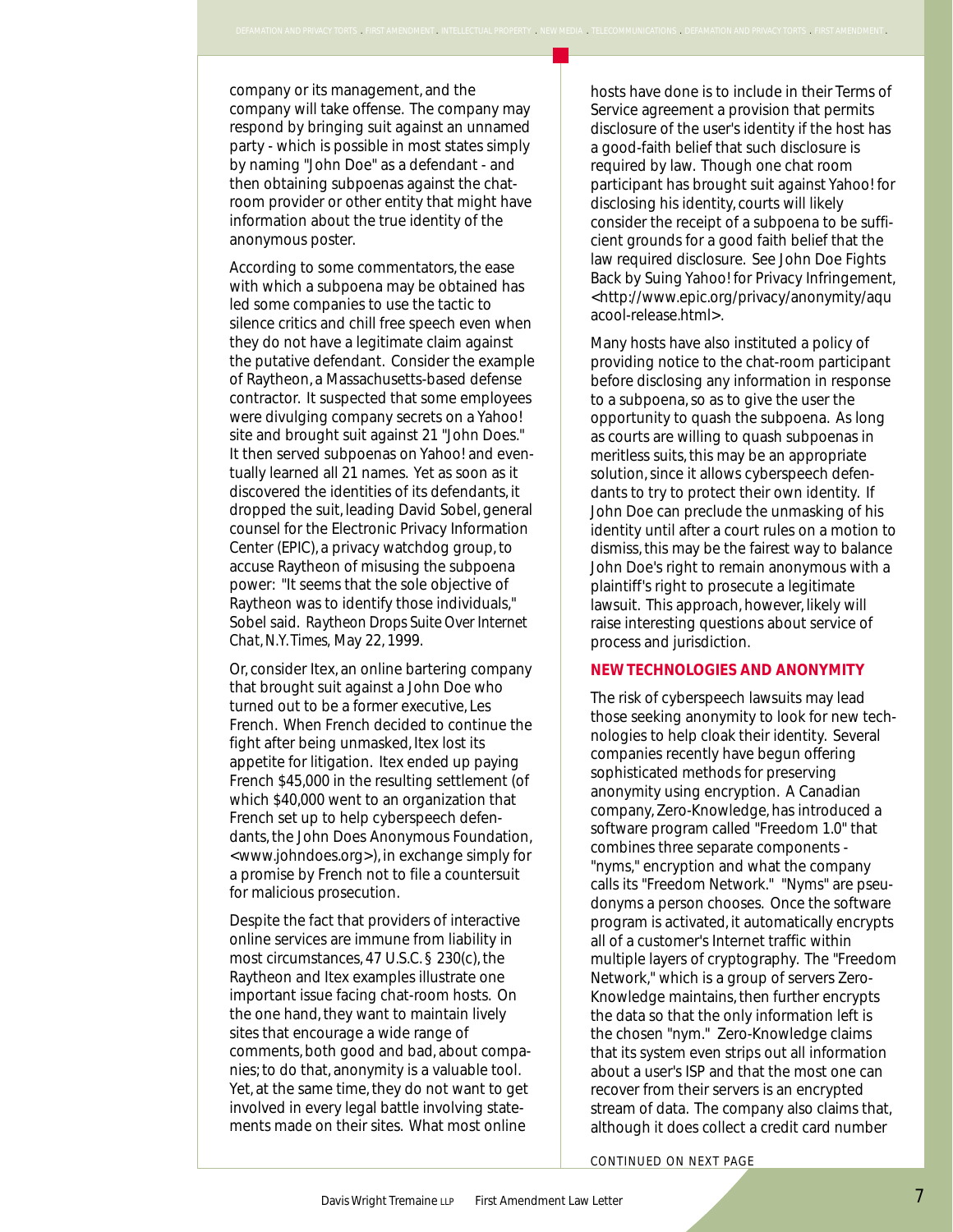#### **ANONYMITY**

*CONTINUED FROM PREVIOUS PAGE*

before letting you download its software, it cannot link the credit card number to any particular nym. See Patrick Norton, Freedom 1.0., ZDNet/PC Magazine (Dec. 23, 1999), <http://www.zdnet.com/pcmag/stories/firstlooks/0,6763,2413285,00.html>. So, Zero-Knowledge claims that, even if issued a subpoena, it would not have any information to give.

Another new system of maintaining anonymity online was recently unveiled by researchers at AT&T Labs. Named "Publius," after the pseudonym used by Alexander Hamilton, John Jay and James Madison to publish the Federalist Papers, the AT&T system also uses sophisticated encryption and has the additional advantage of being hosted by a system of volunteer servers throughout the world. The result, say the system's developers, is that there is no central repository of the information necessary to track an author.

Whether any of the attempts to create perfect anonymity succeeds remains to be seen. In the meantime, society and the courts will continue to have to grapple with the important question of how to protect legitimate anonymity while ensuring that the legal system can expose those who use the cover of anonymity to break laws.

# **ICANN UNIFORM DOMAIN-NAME DISPUTE-RESOLUTION POLICY**

.<br>N AND PRIVACY TORTS . FIRST AMENDMENT . INTELLECTUAL PROPERTY . NEW MEDIA . TELECOMMUNICATIONS . DEFAMATION AND PRIVACY TORTS . FIRST AMENDMENT

#### **BY ALEXANDRA NICHOLSON, ANUJ DESAI, JEFFREY H. BLUM AND MATTHEW A. LEISH**

Internet domain names are valuable property, so it is unsurprising that disputes about them are becoming more common. The Internet Corporation for Assigned Names and Numbers ("ICANN"), the nonprofit organization currently overseeing many Internet management functions, has created a new streamlined procedure for resolving disputes about domain names within the .com, .net and .org top-level domains. The procedure is embodied in the Uniform Domain-Name Dispute-Resolution Policy ("UDRP" or "Policy"), which became effective on December 1, 1999.

The UDRP provides an inexpensive and efficient way to resolve domain-name disputes. Generally, decisions are made within five weeks of the filing of a complaint. The arbitration panel's fees are relatively modest - from \$750 to \$3,750, depending upon the number of domain names in dispute and the number of arbitrators the complainant requests - and because each side generally submits only one document (a pleading/brief combination), the legal fees are also generally lower than a court case.

Given the ease, low cost and speed of the process, it is not surprising that a wide variety of parties have already brought cases under the Policy. Complainants include major corporations such as Microsoft and Hewlett-Packard, individuals such as actor Brad Pitt and singer/songwriter Peter Gabriel, and educational and non-profit institutions such as Oxford University and Emory Hospital. As of August 14, 2000, over 1,400 cases involving more than 2,500 different domain names had been commenced. The procedures permit complainants to choose among a list of arbitration providers approved by ICANN. As of August 2000, there are four approved providers: the World Intellectual Property Organization (WIPO), the National Arbitration Forum (NAF), Disputes.org/eResolution Consortium (DeC), and CPR Institute for Dispute Resolution.<sup>1</sup>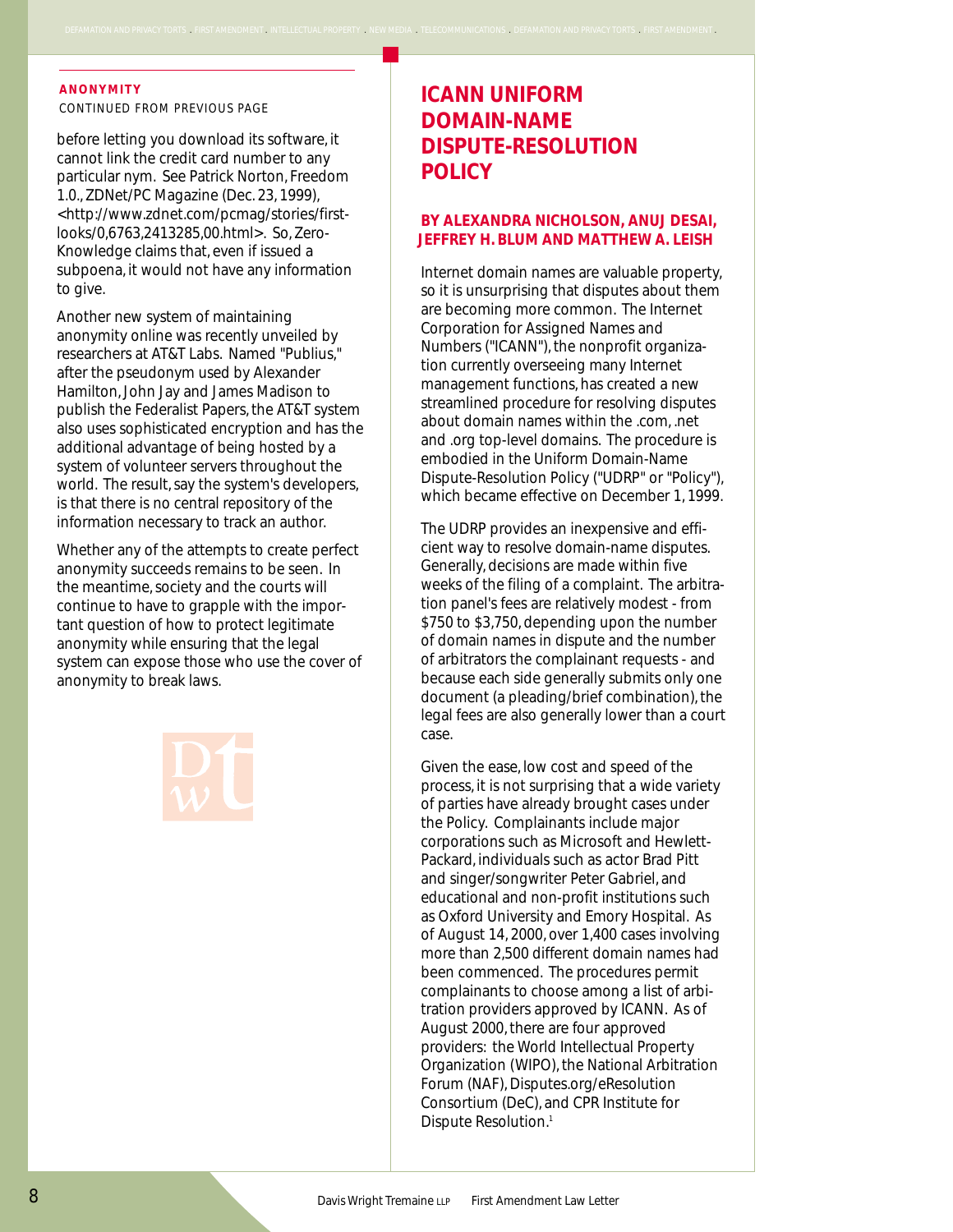One key limitation on the Policy is that the only remedy the arbitrator(s) can order is a transfer or cancellation of the domain name registration. Other remedies, such as money damages, are not available. Moreover, the Policy permits either party to submit the dispute to a court for independent resolution before or after the mandatory administrative hearing is concluded. So, in the United States, a complainant who wanted damages would bring a civil suit under the new Anticybersquatting Consumer Protection Act. 2 At this point, it remains an open question whether a losing party can relitigate issues decided by a UDRP arbitral panel, and, if so, how much deference courts will give panel decisions.3

Under the Policy, a complainant must prove three things to obtain a transfer of a domain name:

- (1) the domain name is identical or confusingly similar to a trademark or service mark in which the complainant has rights;
- (2) the registrant has no rights or legitimate interests with respect to the domain name; and
- (3) the domain name has been registered and is being used in "bad faith."

The first requirement is a change from the pre-UDRP dispute-resolution policy administered by Network Solutions, the company that was initially the sole registrar of .com, .net, and .org domain names. Under the Network Solutions policy, the domain name had to be identical to the complainant's trademark or service mark. This precluded recovery against cybersquatters who had used punctuation or spelling variations to register domain names that were only slightly different from preexisting trademarks. Under the UDRP, however, a "confusingly similar" domain name is enough. So, for example, General Electric brought a complaint and eventually prevailed against the registrant of general-electric.com.4

A registrant can preclude the complainant from proving the second requirement by showing that it has "rights or legitimate interests" in the domain name. It can do this in one of several ways:

(a) by using the domain name in connection

bitrator(s) can order is a<br>tion of the domain name<br>transmission of the domain name with a bona fide offering of goods or services before having notice of the complaint;

MATION AND PRIVACY TORTS . FIRST AMENDMENT . INTELLECTUAL PROPERTY . NEW MEDIA . TELECOMMUNICATIONS . DEFAMATION AND PRIVACY TORTS . FIRST AMENDMENT .

- (b) by being commonly known by the domain name (whether or not this rises to the level of trademark or service mark rights); or
- (c) by making legitimate noncommercial or fair use of the domain name, without intent for commercial gain to misleadingly divert consumers or to tarnish the trademark or service mark of another.

As for the third requirement - "bad faith" on the part of the registrant - there are many ways the complainant can show this. For example, the complaining trademark owner may show that the registrant intended to sell the domain name to the complainant, to direct traffic to the registrant's site for commercial gain, or to otherwise create a likelihood of confusion as to the source, sponsorship, affiliation or endorsement of the registrant's web site. Or, the complainant can show that the registrant is a competitor trying to disrupt its business. As explained below, this "bad faith" requirement has generated much of the interesting debate about cases brought under the UDRP.

An example of a recent, successful ICANN complaint is the one brought by Guccione Media, LLC, the owner of Gear magazine.<sup>5</sup> The complaint alleged that Charles Duncan and his company, CTC Entertainment, had registered the domain name "GEARMAGAZINE.COM" and created a "website preview" on the site consisting of photographs and text taken directly from Gear without authorization. Duncan had then written to Gear proposing, in essence, that Gear either purchase the website from him or hire him to run the website on Gear's behalf. After Guccione Media contacted Duncan and demanded that he promptly remove all content related to Gear from the website and transfer the domain name to Guccione Media, Duncan responded that his actions had been "misinterpreted," and he agreed to transfer the name - provided that Gear "reimburse [his] investment costs" of approximately \$2,000. When Gear declined to pay the "investment costs," Duncan then changed his story, asserting in a subsequent letter that the web site "has nothing to do with Gear magazine" and making it clear that he intended to

*CONTINUED ON NEXT PAGE*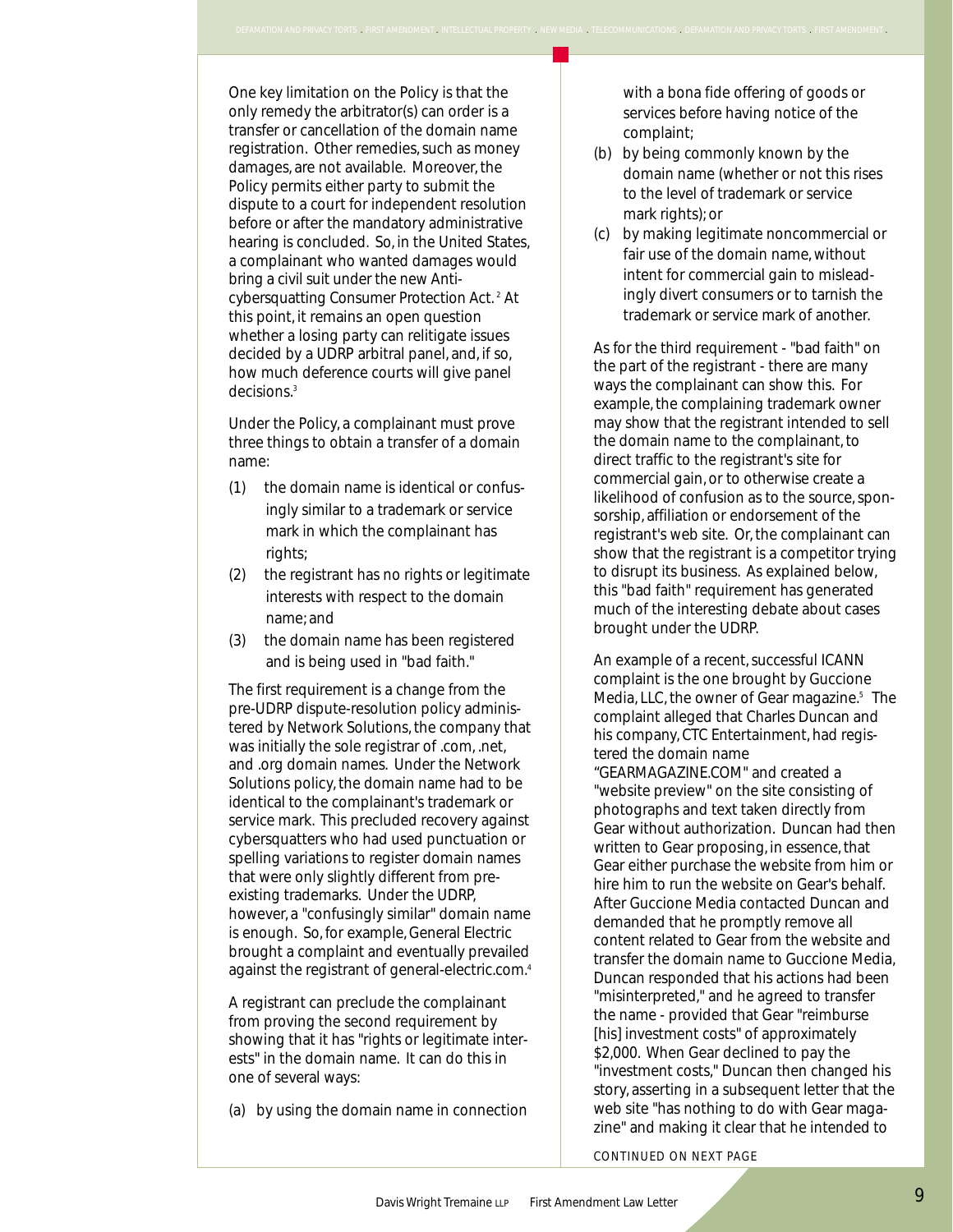#### **ICANN**

*CONTINUED FROM PREVIOUS PAGE*

retain ownership of the domain name.

D PRIVACY TORTS ,FIRST AMENDMENT,INTELLECTUAL PROPERTY ,NEW MEDIA ,TELECOMMUNICATIONS ,DEFAM

Pursuant to the ICANN Policy and Rules, Guccione Media filed its complaint on April 11, 2000. Approximately four weeks later, the arbitrator ruled in Guccione Media's favor, finding that Duncan had "no rights or legitimate interests" in the domain name, and that the domain name had been "registered and [was] being used in bad faith." Accordingly, the arbitrator ordered that the domain name be transferred to Guccione Media. Under the ICANN rules, Duncan had ten days to file a federal lawsuit to stop the domain name transfer. He did not do so, and Network Solutions proceeded to transfer the domain name.

The Gear Magazine case is hardly unique, and trademark holders have been successful in ousting cybersquatters in many other cases. For example, the World Wrestling Federation successfully wrested worldwrestlingfederation.com from a cybersquatter in the very first case decided under the Policy. <sup>6</sup> Julia Roberts won juliaroberts.com from a fan, who responded to the complaint by stating that, "If Julia Roberts had picked up a phone and said, 'Hi Russ, Can we talk about the domain name juliaroberts.com?' she would own it by now."7 These cases, like the Gear Magazine case, present some of the easier cases for panels.

Some commentators have argued, though, that the ICANN panels have unfairly favored trademark holders.<sup>8</sup> For example, in one recent case, Hearst Publications, the owner of Esquire Magazine and numerous trademark registrations for the word "Esquire," brought a complaint against the owner of esquire.com. Based on Hearst's trademark registrations and the fact that the word "Esquire" is widely associated with the magazine in many people's minds, the panel ordered esquire.com transferred to Hearst.<sup>9</sup> Yet, the person who originally registered it did so in 1994, years before anyone had even heard of cybersquatting as an offense, and he did so thinking of the word "esquire" as the lawyers' courtesy title. The only "bad faith" that the panel found was that the registrant had a business selling domain names and tried to sell esquire.com. Yet, there was no evidence he had ever tried to sell it to Hearst, and he was in fact under contract to sell it to mail.com, a company that provides "vanity" e-mail services through domain

names like accountant.com, doctor.com and lawyer.com.

Another questionable decision involved the transfer of crew.com to the retail clothing store, J. Crew.<sup>10</sup> As with the esquire.com case, the "bad faith" found in the crew.com case was based on the fact that the registrant had made the domain name available for sale. Criticism of the panel's decision was likewise based on the fact that "crew" is an ordinary word found in the dictionary and there was no evidence that the registrant specifically aimed the sale at the complainant trademark holder.

In another criticized case, a Canadian company called eResolution.ca (one of the UDRP's approved dispute-resolution service providers) sought the domain name eresolution.com. The panel ordered the name be transferred despite the fact that the registrant had obtained the domain name several months before eResolution.ca had even come into existence and thus before having any reason to know that anyone had trademark rights in "eresolution."11

While trademark holders have prevailed in the great majority of circumstances, there are exceptions. Some panels have effectively disagreed with the esquire.com and crew.com decisions by holding that the mere offering of a domain name broadly for sale to the public is not "bad faith" when the registrant is unaware of the trademark holder's rights. Panels can easily find a lack of bad faith when the trademark holder's rights are based on an arbitrary or descriptive mark. So, for example, General Machine Products Company, Inc., the owner of a trademark in "craftwork," was unable to obtain a transfer of the domain name craftwork.com from a respondent whose business was selling domain names.<sup>12</sup> In another case, the Western Hay Company sought the domain names westernhay.com and westernhay.net from the spouse of a former jockey who was using the site as a discussion group to educate people on how to care for horses, including the nutritive merits of feeding them western hay. The panel refused to find evidence of "bad faith" because, when approached by Western Hay Company to sell the domain name, the registrant asked only for the costs of registration plus an apology to his wife, a former customer of Western Hay Company, who had allegedly been verbally mistreated by one of the

**Alexandra Nicholson,** a partner in DWT's New York office, represents a wide range of clients on intellectual property matters. She regularly advises clients on trademark and domain name issues and is a frequent writer and speaker on these subjects. She represented Gear Magazine in the ICANN dispute described in this article.

Allie can be reached at (212) 489-8230 or allienicholson@dwt.com

**Jeffrey H. Blum** is an associate in Davis Wright Tremaine's New York City Office. His practice is focused on general communications and media issues, with specific emphasis on First Amendment litigation and Internet issues.

He has co-authored the New York section of the Libel Defense Resource Center, 50-State Survey (Media Privacy and Related Law) and is the co-author of "Online Service Provider Liability Under the Digital Millennium Copyright Act," Communications Lawyer, Vol. 17 (Fall 1999). Mr. Blum represented Gear Magazine in the ICANN dispute described in this article.

Jeff can be reached at (212) 489-8230 or jeffblum@dwt.com.

**Matthew A. Leish** is an associate in DWT's New York City office. His practice is focused on communications and media law, with specific emphasis on First Amendment litigation issues.

Matt can be reached at (212) 603-6410 or mattleish@dwt.com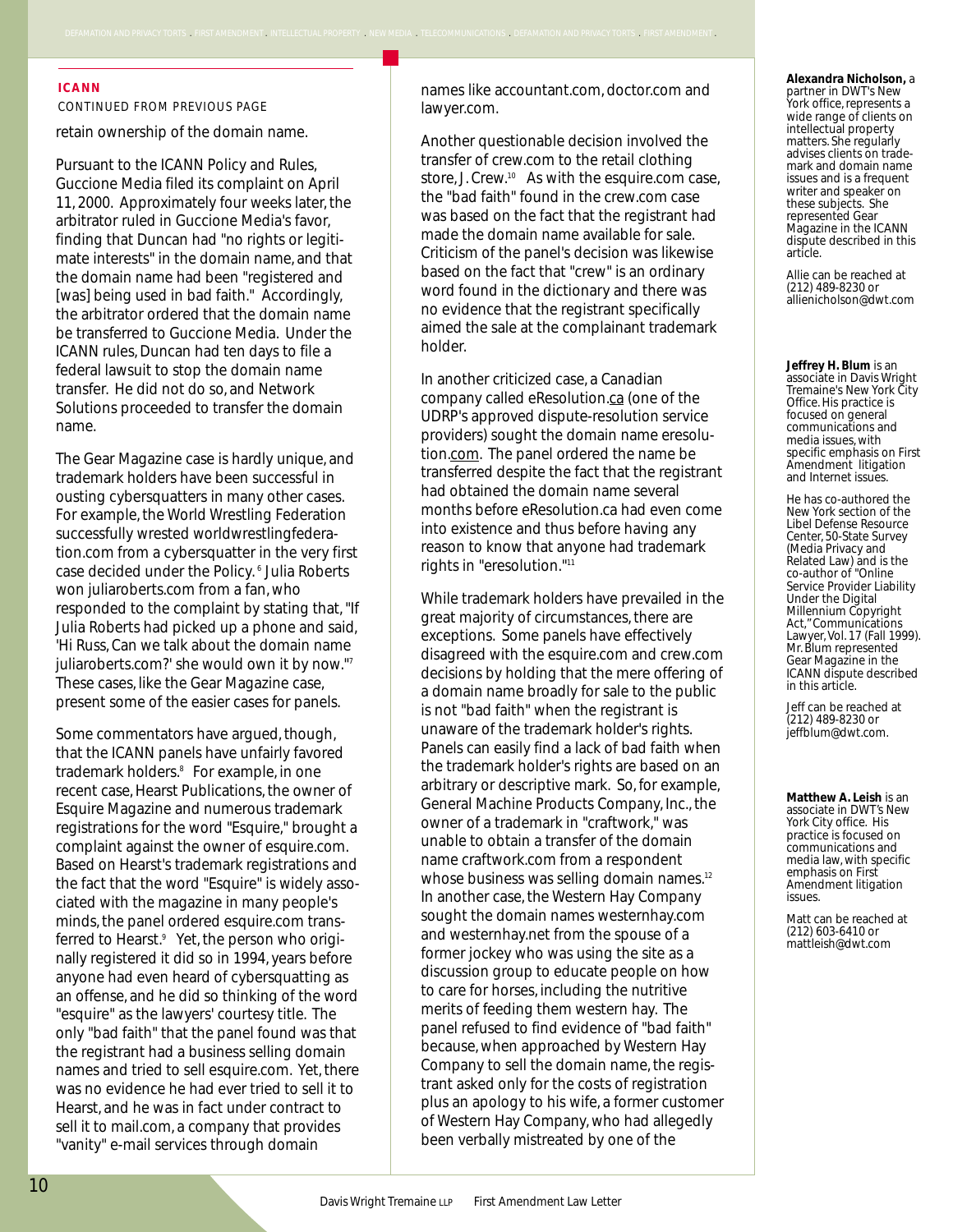Will be more difficult for<br>
emarks are arbitrary or<br>
vail because of the wide<br>
vail because of the wide<br>
Cybersquatting or Cyberspech: First Amendment Issues company's employees.13 These cases suggest that, in general, it will be more difficult for those whose trademarks are arbitrary or descriptive to prevail because of the wide range of uses for many ordinary words.

I AND PRIVACY TORTS . FIRST AMENDMENT . INTELLECTUAL PROPERTY . NEW MEDIA . TELEC

Finally, in a case of some note because of the worldwide trademark registrations and significant international presence of the complainant, the Japanese photo film company, Fuji Photo Film Co Ltd., and its U.S. subsidiary sought the domain name fuji.com from a Tacoma, Washington business software and web design company, Fuji Publishing Group LLC. Holding that Fuji Publishing had both rights and a legitimate interest in the fuji.com domain name because it was a legitimate business offering goods and services different from those of Fuji Film, the panel refused to order the transfer of the name.14

In sum, the new ICANN Uniform Dispute-Resolution Policy has already made a significant contribution towards the fast and efficient resolution of domain-name disputes. As with any new process, there will be growing pains and important questions, not only about the substance of the decisions made by the arbitrators but also about the intersection of UDRP proceedings, which involve only the possibility of domain-name transfers and are limited to applying the UDRP's three-pronged standard, and U.S. courts that must apply the Anti-Cybersquatting Consumer Protection Act and have the full panoply of remedies. But the relatively modest cost of the proceedings and the speed with which decisions are made suggest that more parties will seek relief under the UDRP despite the Policy's limitation.

1 The list of approved providers can be found at <www.icann.org/udrp/approved-providers.htm>.

2 *See* 15 U.S.C. § 1125(d) (2000);*see also* Marshall J. Nelson, *Cybersquatting or Cyberspeech: First Amendment Issues in the New Anticybersquatting Act,* FIRST AMEND. L. LETTER (Winter 2000) http://www.dwt.com/related\_links/adv\_bulletins/CMITWint2000 LawLetter.htm#h2

3 *See Weber-Stephen v. Armitage*, Mem. Op. and Order at 4 (No. 00 C 1738: N.D. Ill. May 3, 2000) (Aspen J.), http://www.ilnd.uscourts.gov/JUDGE/ASPEN/MEA\_OPIN/00C173 8.pdf (holding that U.S. courts are not bound by UDRP administrative proceedings, but leaving open the question of how much weight to give the panel's decision).

4 *General Electric Co. v. Bahkit,* Case No. D2000-0386 (WIPO June 22, 2000) http://www.arbiter.wipo.int/domains/decisions/ html/d2000- 0386.html

5 Davis Wright Tremaine LLP represented Guccione Media in the ICANN proceeding.

6 *World Wrestling Fed'n Entertainment v. Bosman,* Case No. D99- 0001 (WIPO Jan. 14, 2000),

http://arbiter.wipo.int/domains/decisions/html/d99-0001.html. Decisions under the UDRP can be found through ICANN's website, http://www.icann.org/udrp/udrp.htm.

7 *Roberts v. Boyd,* Case No. D2000-0210 (WIPO May 29, 2000), http://arbiter.wipo.int/domains/decisions/html/d2000-0210.html.

8 *See, e.g.,* Michael Geist, Domain Name Wars Heat Up, THE GLOBE & MAIL, May 4, 2000, http://www.globetechnology.com/archive/gam/ E-Business/20000504/TWGEIS.html.

9 *Hearst Communications, Inc. v. Spencer,* Case No. FA0093763 (NAF Apr. 13, 2000), http://www.arbforum.com/domains/decisions/ 93763.htm.

<sup>10</sup>*J. Crew Int'l Inc. v. crew.com,* Case No. D2000-0054 (WIPO Apr. 20, 2000),

http://arbiter.wipo.int/domains/decisions/html/d2000-0054.html.

113636275 Canada v. eResolution.com, Case No. D2000-0110 (WIPO Apr. 10, 2000), http://arbiter.wipo.int/domains/decisions/html/d2000-0110.html.

<sup>12</sup>*General Machine Prods. Co. v. Prime Domains,* Case No. FA0092531 (NAF Commenced on Jan. 26, 2000), http://www.arbforum.com/domains/decisions/ 92531.html

<sup>13</sup>*Western Hay Co. v. Forester,* Case No. FA0093436 (NAF Mar. 3, 2000), http://www.arbforum.com/domains/decisions/93466.html.

<sup>14</sup>*Fuji Photo Film Co. v. Fuji Publ'g Group,* Case No. D2000-0409 (WIPO July 2, 2000), http://arbiter.wipo.int/domains/decisions/html/d2000-0409.html.